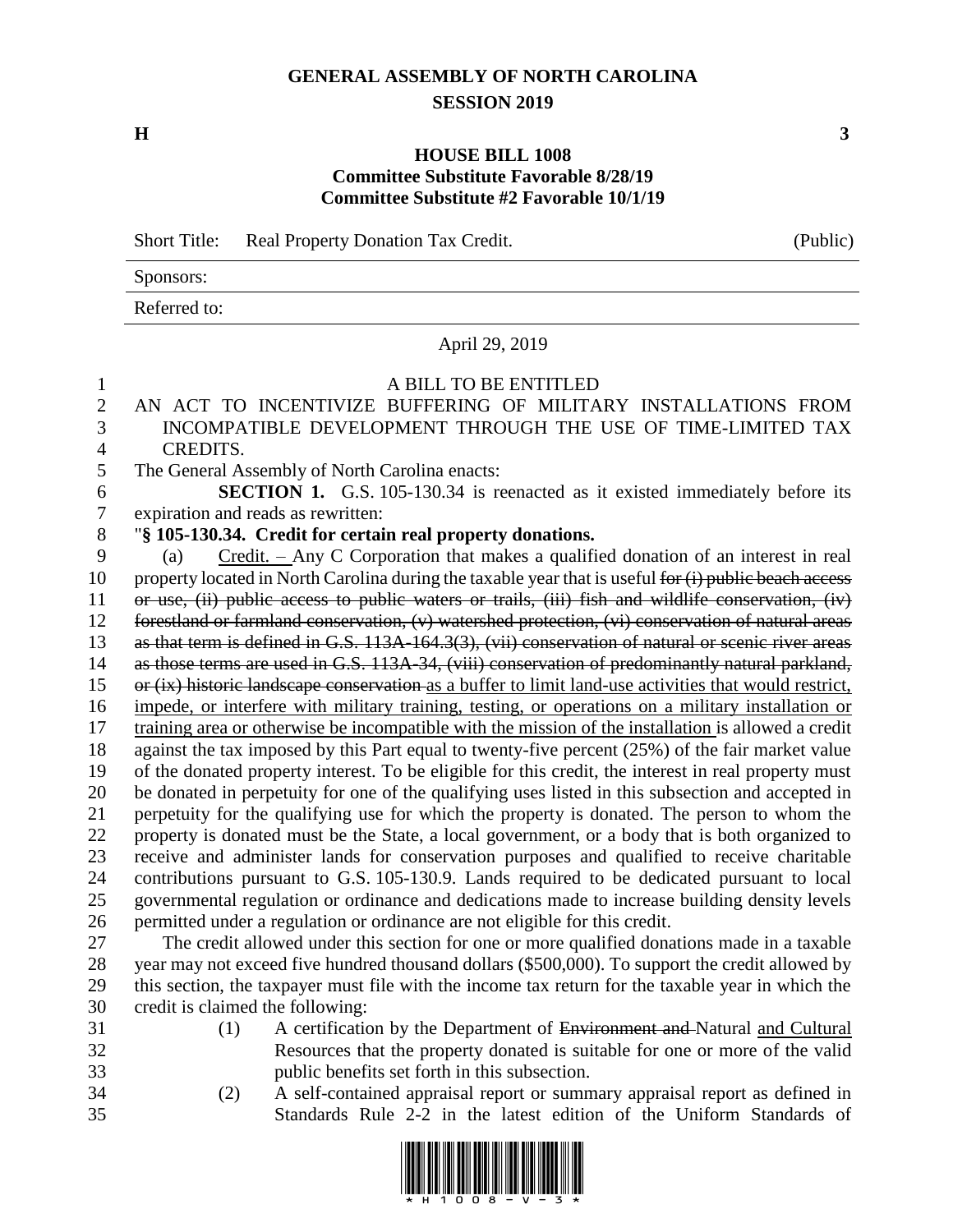|                | <b>General Assembly Of North Carolina</b><br><b>Session 2019</b>                                                                                                                                         |
|----------------|----------------------------------------------------------------------------------------------------------------------------------------------------------------------------------------------------------|
| 1              | Professional Appraisal Practice as promulgated by the Appraisal Foundation                                                                                                                               |
| $\overline{2}$ | for the property. For fee simple absolute donations of real property, a taxpayer                                                                                                                         |
| 3              | may submit documentation of the county's appraised value of the donated                                                                                                                                  |
| 4              | property, as adjusted by the sales assessment ratio, in lieu of an appraisal                                                                                                                             |
| 5              | report.                                                                                                                                                                                                  |
| 6              | $Limitation.$ – The credit allowed by this section may not exceed the amount of tax<br>(b)                                                                                                               |
| 7              | imposed by this Part for the taxable year reduced by the sum of all credits allowed, except                                                                                                              |
| 8              | payments of tax made by or on behalf of the taxpayer.                                                                                                                                                    |
|                |                                                                                                                                                                                                          |
| 9              | Carryforward. - Any unused portion of this credit may be carried forward for the next<br>(c)                                                                                                             |
| 10             | succeeding five years.                                                                                                                                                                                   |
| 11             | No Double Benefit. $-$ That portion of a qualifying donation that is the basis for a credit<br>(d)                                                                                                       |
| 12             | allowed under this section is not eligible for deduction as a charitable contribution under                                                                                                              |
| 13             | G.S. 105-130.9."                                                                                                                                                                                         |
| 14             | <b>SECTION 2.</b> G.S. 105-151.12 is reenacted as it existed immediately before its                                                                                                                      |
| 15             | expiration, is recodified as G.S. 105-153.11, and reads as rewritten:                                                                                                                                    |
| 16             | "§ 105-153.11. Credit for certain real property donations.                                                                                                                                               |
| 17             | Credit. – An individual or pass-through entity that makes a qualified donation of an<br>(a)                                                                                                              |
| 18             | interest in real property located in North Carolina during the taxable year that is useful for (i)                                                                                                       |
| 19             | public beach access or use, (ii) public access to public waters or trails, (iii) fish and wildlife                                                                                                       |
| 20             | conservation, (iv) forestland or farmland conservation, (v) watershed protection, (vi)                                                                                                                   |
| 21             | conservation of natural areas as that term is defined in G.S. 113A-164.3(3), (vii) conservation of                                                                                                       |
| 22             | natural or scenic river areas as those terms are used in G.S. 113A-34, (viii) conservation of                                                                                                            |
| 23             | predominantly natural parkland, or (ix) historic landscape conservation as a buffer to limit                                                                                                             |
| 24             | land-use activities that would restrict, impede, or interfere with military training, testing, or                                                                                                        |
| 25             | operations on a military installation or training area or otherwise be incompatible with the                                                                                                             |
| 26             | mission of the installation is allowed a credit against the tax imposed by this Part equal to                                                                                                            |
| 27             | twenty-five percent (25%) of the fair market value of the donated property interest. To be eligible<br>for this credit, the interest in property must be donated in perpetuity for one of the qualifying |
| 28<br>29       | uses listed in this subsection and accepted in perpetuity for the qualifying use for which the                                                                                                           |
| 30             | property is donated. The person to whom the property is donated must be the State, a local                                                                                                               |
| 31             | government, or a body that is both organized to receive and administer lands for conservation                                                                                                            |
| 32             | purposes and qualified to receive charitable contributions under the Code. Lands required to be                                                                                                          |
| 33             | dedicated pursuant to local governmental regulation or ordinance and dedications made to                                                                                                                 |
| 34             | increase building density levels permitted under a regulation or ordinance are not eligible for this                                                                                                     |
| 35             | credit.                                                                                                                                                                                                  |
| 36             | To support the credit allowed by this section, the taxpayer must file with the income tax return                                                                                                         |
| 37             | for the taxable year in which the credit is claimed the following:                                                                                                                                       |
| 38             | A certification by the Department of Environment and Natural and Cultural<br>(1)                                                                                                                         |
| 39             | Resources that the property donated is suitable for one or more of the valid                                                                                                                             |
| 40             | public benefits set forth in this subsection. The certification for a qualified                                                                                                                          |
| 41             | donation made by a pass-through entity must be filed by the pass-through                                                                                                                                 |
| 42             | entity.                                                                                                                                                                                                  |
| 43             | A self-contained or summary appraisal report as defined in Standards Rule<br>(2)                                                                                                                         |
| 44             | 2-2 in the latest edition of the Uniform Standards of Professional Appraisal                                                                                                                             |
| 45             | Practice as promulgated by the Appraisal Foundation for the property. For fee                                                                                                                            |
| 46             | simple absolute donations of real property, a taxpayer may submit                                                                                                                                        |
| 47             | documentation of the county's appraised value of the donated property, as                                                                                                                                |
| 48             | adjusted by the sales assessment ratio, in lieu of an appraisal report.                                                                                                                                  |
| 49             | Individuals. – The aggregate amount of credit allowed to an individual in a taxable<br>$\left( a1\right)$                                                                                                |
| 50             | year under this section for one or more qualified donations made during the taxable year, whether                                                                                                        |
| 51             | made directly or indirectly as owner of a pass-through entity, may not exceed two hundred fifty                                                                                                          |